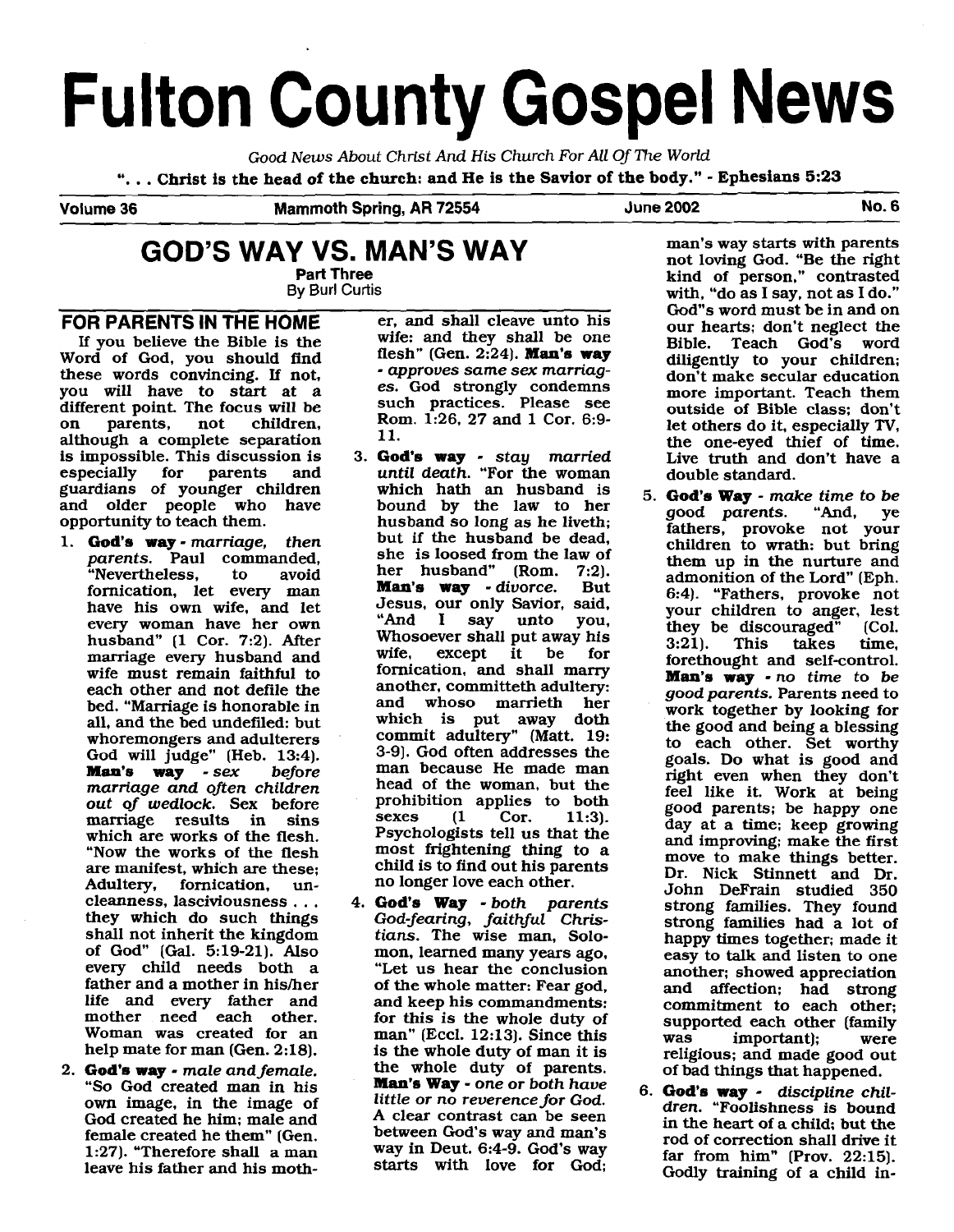#### **FULTON COUNTY GOSPEL NEWS USPS** Publication **#211780**

... is a Periodical publication issued monthly hy the Church of Christ at Third and Bethel (P.O. Box 251), Mammoth Spring, **AR** 72554-0251. POSTMASTER: **Please mall all changes of address to the above address.** 

**FCGN** is mailed free of charge to any who care to receive it. We will be happy to add any names to the regular mailing list. If you send in a name we<br>must have a complete address. must have a complete address,<br>including number and street name, or R.R. or HCR number, plus box number, or a P.O. Box number and the **NINE DIGIT ZIP CODE.** This paper is supported by voluntary contributions for which we are grateful. Financial informatlo11 will be furnished upon request. **Mail all address corrections or manuscripts to:** 

#### **FULTON COUNTY GOSPEL NEWS**  P.O. **Box** 251

Mammoth Spring, AR 72554

| Website                        |  |  |  |  |
|--------------------------------|--|--|--|--|
|                                |  |  |  |  |
| www.fultoncountygospelnews.org |  |  |  |  |
| Joseph Chase - Webmaster       |  |  |  |  |
| E-mail: chasejoseph@yahoo.com  |  |  |  |  |

volves being a good example before him: giving commands and instructions: making corrections and giving and taking responsibility. It requires<br>avoiding injustice, indulinjustice, gence, partiality, and inconsistency. **Man's way** -fail to discipline. Your child will likely be with you 18-20 years so it does not all have to be done in one day but it is very important to start early. Some of the dangers to parents in training their children are: bad beginning; too busy with other things; blaming others; wrong crowd; meddlers from<br>outside; and, above all. outside; and, above all, leaving God out.

7. **God's way** -take care of extended family. Paul told Timothy, "But if any widow have children or nephews, let them learn first to show piety at home, and to requite their parents: for that is good and acceptable before God" (1 Tim. 5:4). "But if any provide for those of his own house he hath denied the faith, and is worse and an infidel" (1 Tim.

5:8). **Man's way** - forsake parents and relatives. In the **U.S.** we are required to pay taxes and it is wise to take advantage government services but we cannot turn this<br>responsibility over to the responsibility over to the<br>government or even the government or even church. Jesus rebuked the scribes and Pharisees for rejecting the commandment of God to "honor thy father and mother." They taught that if you gave what you owed your father and mother as a gift to God, you were free. They would "suffer him no more to do aught for his father or his mother; making the word of God of none effect" (Mk. 7:9-13).

"Lo. children are an heritage from the Lord: and the fruit of the womb is his reward" (Psalm 127:3).

> 118 Red Oak Ln. Searcy, **AR** 72143

#### **"BUY THE TRUTH AND SELL IT NOT" Proverbs 23:3 By Ted** J. **Clarke**

∍⋑ੳ⋐⊂

#### **"WHAT IS TRUTH?"**

John 17:17 declares that God's word is truth. In John 14:6, Jesus Christ declared Himself to be the truth. Religious and moral truth are inseparably united in God's revealed truth, as seen in His Son and the written word of His will. All other kinds of truth pale in significance when compared with the spiritual truth of Jesus and His word (Mark 8:38).

When the average church<br>member looks at the state of looks at the state of affairs in the religious climate of today, he (or she) may be tempted to excuse himself from any deep concern for a search for real truth. Like Pilate, one may want to wash one's hands of the many unpleasant situations present and exclaim, "What is truth?" - as though no one can really recognize it and know it (Matthew 27:24; John 18:38). Do you not know that this is fast becoming a prominent attitude in society and<br>in the Lord's church? The the Lord's church? The consequence of such a concept is

to effectively destroy every substantive doctrine that is taught in the Scriptures. It ultimately means that we could<br>not know the truth about not know the anything that the Bible says! Why would God bother to give us such a book?

#### **EFFORTS TO SELL THE TRUTH**

The young, but apostate, Roman Catholic church got the early Christians to sell the truth (God's revealed and written will about His Son) by telling them that they couldn't understand it<br>anyway. In Roman Catholic In Roman Catholic teaching the Scriptures had to be interpreted for the masses by the specially trained clergy. Since the common man was not well educated, and learning what the Scriptures taught did take some effort, dedication, and time, it was **easier** to let the clergy tell them what the Bible supposedly<br>said. More significantly, the said. More significantly, the church common man to even possess a copy of the Scriptures. The corruption of God's word became so great that even now, with Bibles readily available in most languages, much of what is called "Christendom" still doesn't know what God has truly said. Most people are still content to let the clergy tell them what the Bible says, without ever checking it for themselves. Few are as noble as were the Bereans (Acts 17:11).

Centuries later, modernists have attacked our ability to know the truth in a different way. They tell us that the Bible isn't inspired of God; that it wasn't written by those who claim to have written it; nor was it written when it claimed to be. Therefore, very little of it could be the actual words of God or Christ, if any. Such scholars have recently told us that 82% of the words reportedly spoken by Christ are not genuine. Jesus never said all of those things (Time Magazine, Jan. 10, 1994). Quite a few major denominations have bought into this so-called scholarly line and have sold the truth. We are told that we cannot know the truth because we do not have it to study. What we do have is mostly a phony Bible, according to such men.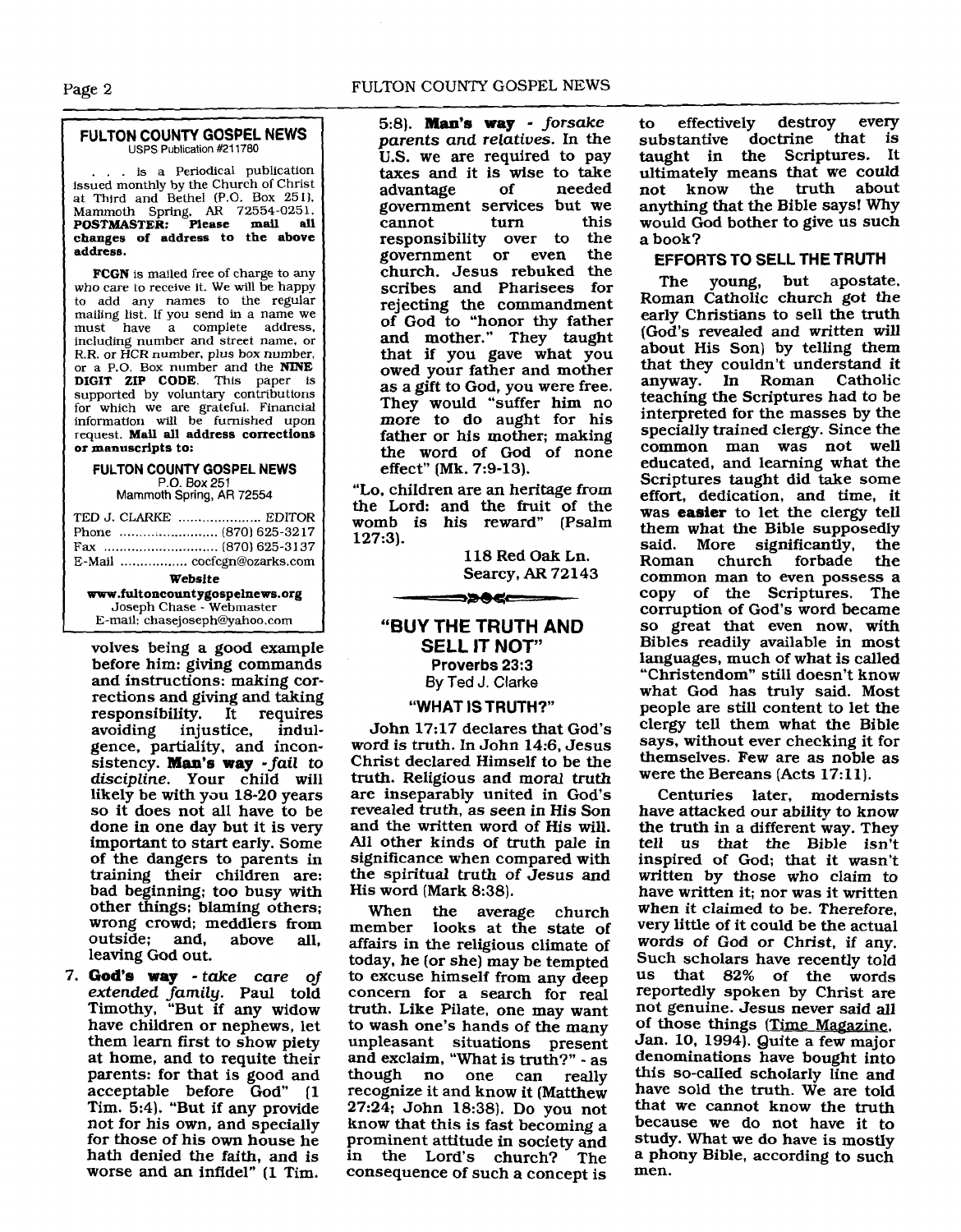Today, we are being petitioned by many with various positions on truth. The more liberal ones are promoting the basic elements of modernism, which destroy the Bible as the inspired word of God. Modem versions which pervert the text with modernist or denominational readings destroy the truths that God has revealed. Another approach more or less follows Pilate's philosophy, that we cannot really know the truth. It is being said that intelligent, sincere men have studied the serious issues that trouble the church today and still come up with various ideas as to what is the truth in these matters. Next it is asked, "If intelligent, sincere men cannot agree as to what the truth is regarding an issue, how can we lesser trained preachers,<br>elders. and average church average members be expected to know the truth in such areas?" **Friends. this argument, carried to its logical conclusion, teaches that we really cannot know the truth about any Biblical doctrine!**  Why? Simply because it is the case that you could always find intelligent and sincere men who disagree on any Bible topic. Some well-schooled and sincere men would say, "There is no God." Shall we therefore say that it is impossible to know if God exists?<br>Brilliant and sincere men Brilliant and sincere men contend that "baptism is not in order to obtain forgiveness of sins." Is it true that we cannot therefore know the truth about baptism? On and on we could go with such folly. This view attacks the very power, wisdom, and goodness of God. In effect, it says that either **God could not** give us a book whereby we could know the truth of His will and about Jesus, or that **God could have**  given us such a book **but did not do it.** Either way it reflects unfavorably upon the nature and character of God. How sad that many have bought into such ideas and have really sold out the certainty of salvation for the doubt and confusion of, "We cannot know the truth."

#### **BUYING THE TRUTH**

When one "buys the truth," one does more than just come to a knowledge of what is real or genuine, as opposed to what is

false. **Buying the truth means to acquire the revealed truth of God's will in such a personal way that it has life transforming consequences (Romans 12: 1-2).** We must both know and practice (abide in) truth (John 8:31-32). God the Father is true (John 3:33); Jesus the Son is the truth (14:6); and the Spirit is likewise truth [15:26). **Doing truth** must naturally knowing truth to be acceptable to the Godhead. "He that doeth truth cometh to the light, that his deeds may be manifest, that they are wrought in God" (John 3:21).

Buying the truth means that one accepts and obeys Christ (John 14:6,15). It means that one is sanctified (set apart for senrice) by God's holy word (17:17). Buying the truth means that one will be clothed in it and will defend that truth as a brave soldier of Christ (Ephesians 6: 10-17). One has a responsibility to **share** the truth with others, but **never to sell it** (Ephesians 4: 15.25; 1 Thessalonians 2;13). **There is no substitute for truth!** Those who reject it reject salvation, and those who do not love the truth love a lie instead (2 Thessalonians 2:9-12). It cost the Lord His life to buy the truth which is the center of the gospel;<br>His death, burial, and burial, and<br>(John  $1:17:1$ resurrection Corinthians 15:l-4). It costs us our lives when we buy into following Him Who is **the truth**  (Luke 14:16-33). The cost is great, but the reward is eternal and multiplied beyond measure (1 Corinthians 15:58; 2 Timothy 4:6-8).

#### **SELLING OUT THE TRUTH TODAY**

Supposed believers and Christians by the thousands are selling out the truth for popularity, pleasure, or for what they mistakenly believe is peace and progress. Those in Jesus' day did so [John 5:44; 12:42-43). So it was in the apostles' time with the likes of Demas and Diotrephes (2 Timothy 4:lO; 3 John 8-10). Such men and women are afraid of the truth and the light it brings to bear on their faith  $[cf. John 3:19-21]$ . They run from the truth like men run from hornets, trying to cover up and avoid the sting of truth. They ignore the commands of Scripture to give an answer for their faith and to defend the truth (1 Peter 3:15; Jude 3). These spiritual weaklings have sold out the truth and know that they have no defense, so they feign sweet sayings like, "I've grown past the point in my faith where I feel like I have to prove what I believe or defend the truth. It will defend itself." Isn't is amazing that the apostle Peter had not "grown" beyond the need to give an answer (defense) for his hope?! Jude and Peter are giants who dwarf those who sell out the truth today down to the size of our summer redbugs. Yes, the sellers of truth get under our skin and cause some serious itching, but they are doomed. Truth is the medicine to stop<br>them dead. A generous generous application of God's word is poison to them.

#### **CONCLUSION**

What shall we do? Sellers of truth are going to be troublesome to the Lord's cause. They are going to have their followers and some souls will be lost. They may even become so numerous that those who speak the truth will be a minority, as was Jeremiah the prophet. Still, God said,

The prophet that hath a dream, let him tell a dream; and he *that hath my word, Let him* **speak** *my word*  **faithfully.** What is the chaff to the wheat? saith the Lord. Is not my word **as** a fire? saith the Lord. and Like a hammer that breaketh rock in pieces? (Jeremiah **23:28-29).** 

In 2 Timothy 4:l-5 the same type of scenario existed in the New Testament church. What was the word of the inspired apostle Paul? Even if many turned aside from the truth unto fables, faithful Christians must pay the cost to buy the truth and never sell it. **Preach the word at all times, reprove, rebuke, and exhort without ever tiring of doing it. Do the work of an evangelist** . . . **(and) make full proof of thy ministry** (meaning to make it "full" of the things Paul had charged us to do). We must keep turning people to the truth, or back to the truth when they **try** to turn away.